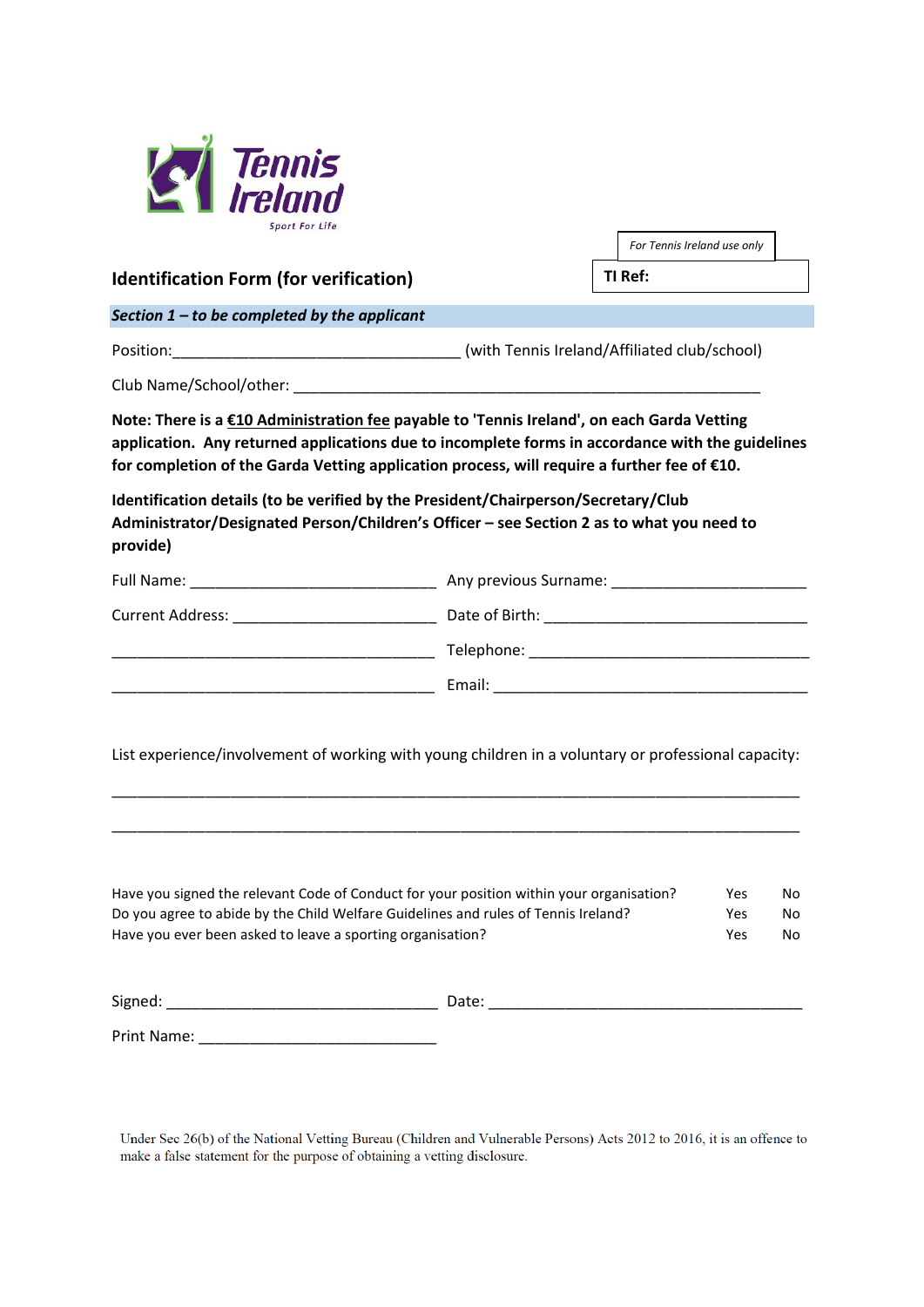

## *Section 2 – to be completed by Designated Person/President/Chairperson/Secretary***/Children's Officer/Club Administrator** *on production of suitable identification by the Applicant (please refer to Appendix 1 & 2)*

Type of Identification seen:

| (Please see Appendix 2 attached - 3 forms of ID required minimum - 1 to be photo identification) |  |
|--------------------------------------------------------------------------------------------------|--|
|                                                                                                  |  |
|                                                                                                  |  |

| (i)<br>(ii)                                                                                                                                                                                                                        | (iii)                                                                                                                        |
|------------------------------------------------------------------------------------------------------------------------------------------------------------------------------------------------------------------------------------|------------------------------------------------------------------------------------------------------------------------------|
|                                                                                                                                                                                                                                    | Date:<br><u> 1980 - Jan Barbara, martin da basar da basar da basar da basar da basar da basar da basar da basar da basar</u> |
| <b>Print Name:</b> The contract of the contract of the contract of the contract of the contract of the contract of the contract of the contract of the contract of the contract of the contract of the contract of the contract of |                                                                                                                              |
| Club Name/School/other:                                                                                                                                                                                                            |                                                                                                                              |

### **Appendix 1**

#### *Important Notes for Person Verifying Identification:*

- It is the responsibility of the person verifying identification that only original identification is accepted (no photocopies).
- Once identity is established, it is important that a **secure** record of method of verification of identification, including photocopies is kept by the club/organisation.
- The identification form must be returned along with the Applicants Garda Vetting Form to Tennis Ireland for submission to the Garda Vetting Bureau (please keep a copy of the Identification Form for your records too).
- The Garda Vetting Bureau may request a club/organisation to confirm the method of an Applicants Identification and request to view copies on file.
- Please only complete Section 2 once this process has been completed and you are confident that the information verifies the identification of the applicant.
- Please refer to Appendix 2 for examples of required documentation to confirm verification of identification.

#### *Important Notes for Applicant:*

• Please ensure that both sections of the Identification Form are completed before it is returned to Tennis Ireland along with your Garda Vetting Application.

Under Sec 26(b) of the National Vetting Bureau (Children and Vulnerable Persons) Acts 2012 to 2016, it is an offence to make a false statement for the purpose of obtaining a vetting disclosure.